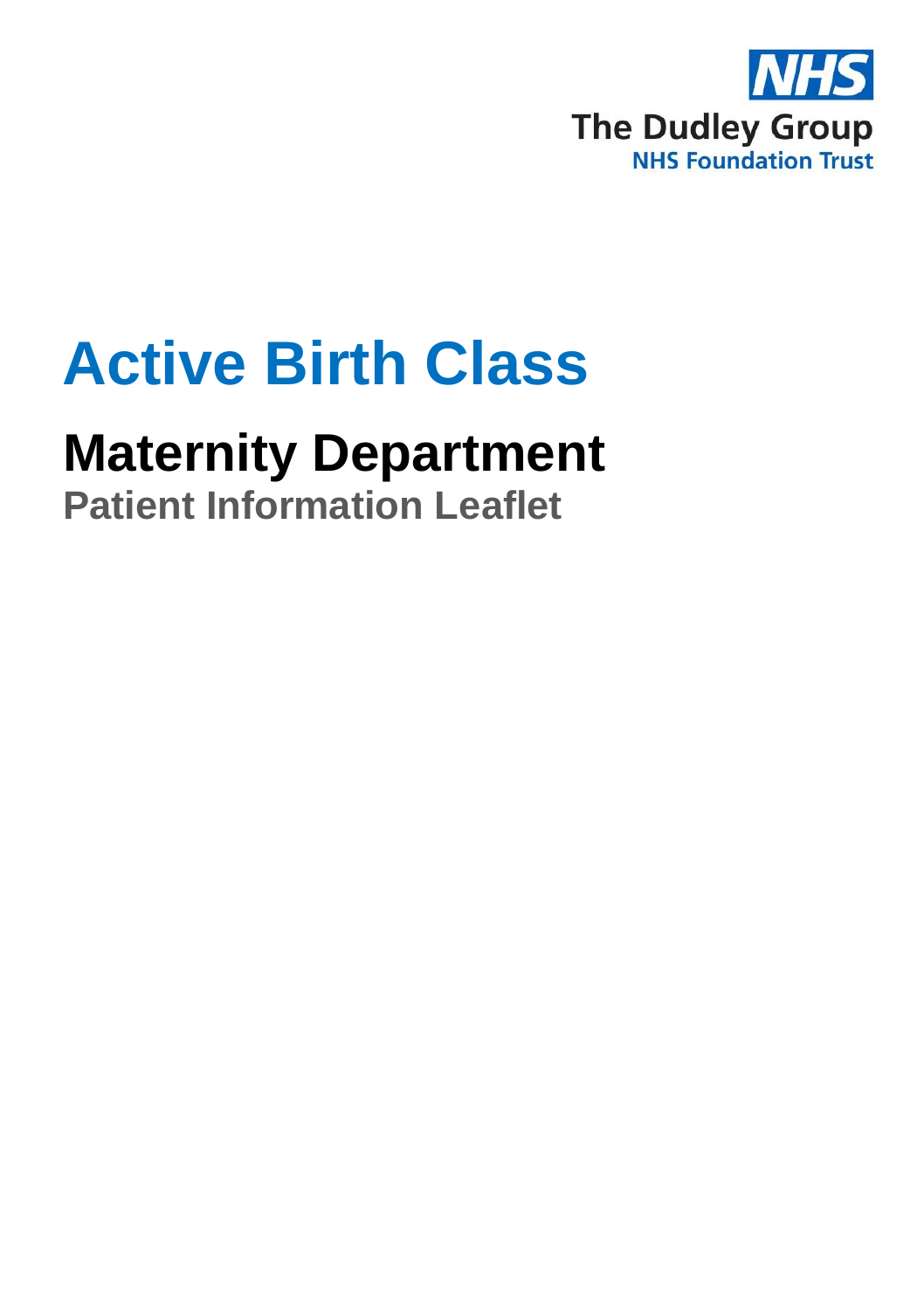#### **Introduction**

Our active birth class for women and their birth partner aims to enhance the midwifery led unit (MLU) birth experience.

Classes are run by the MLU midwives, who you may meet again at your birth.

## **What is the active birth class?**

The active birth class is

- for 'low risk women' and their birth partner;
- for pregnant women from 36 weeks onwards;
- small, friendly and
- practical-based.

Loose and comfortable clothing should be worn to try out birth equipment, if desired.

Your community midwife will discuss your suitability to join the class with you.

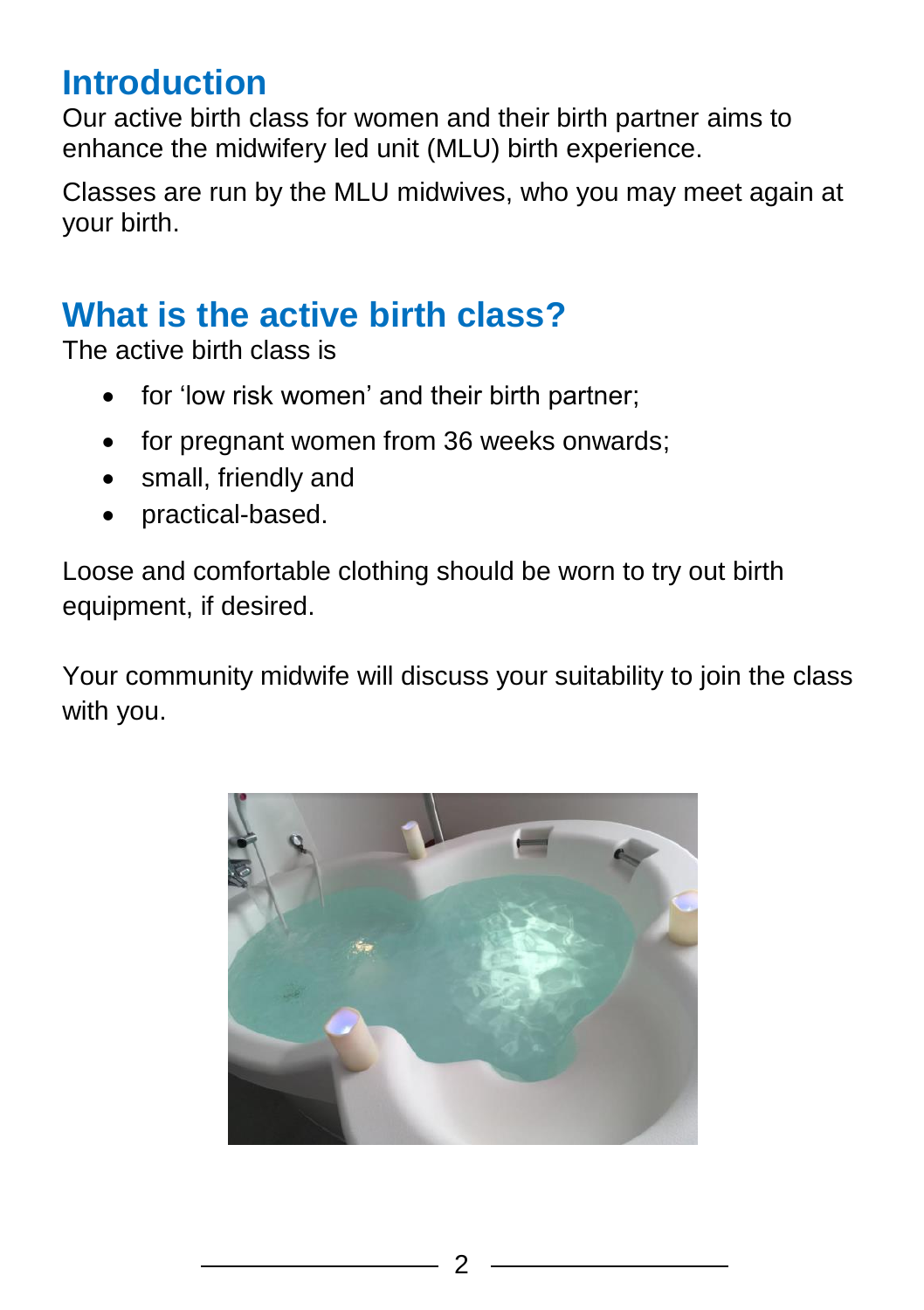### **What does the class include?**

The class will provide information on

- how to tell when you are in labour,
- how you can help yourself when labour has started,
- the stages of labour,
- labour and birth positions,
- how to use the birthing equipment,
- pain relief options,
- water birth,
- common birth complications.
- options when delivering your placenta and
- what happens/what you can expect after birth.



#### **When and where does it run?**

The class runs on Wednesday evenings from 7.30pm – 8.30pm in the midwifery led unit on the 2<sup>nd</sup> floor of Russells Hall Hospital. Please note that short notice cancellations of the active birth class may occur due to capacity issues.

Call 01384 244360 to book a place for your  $36<sup>th</sup>$  week of pregnancy.